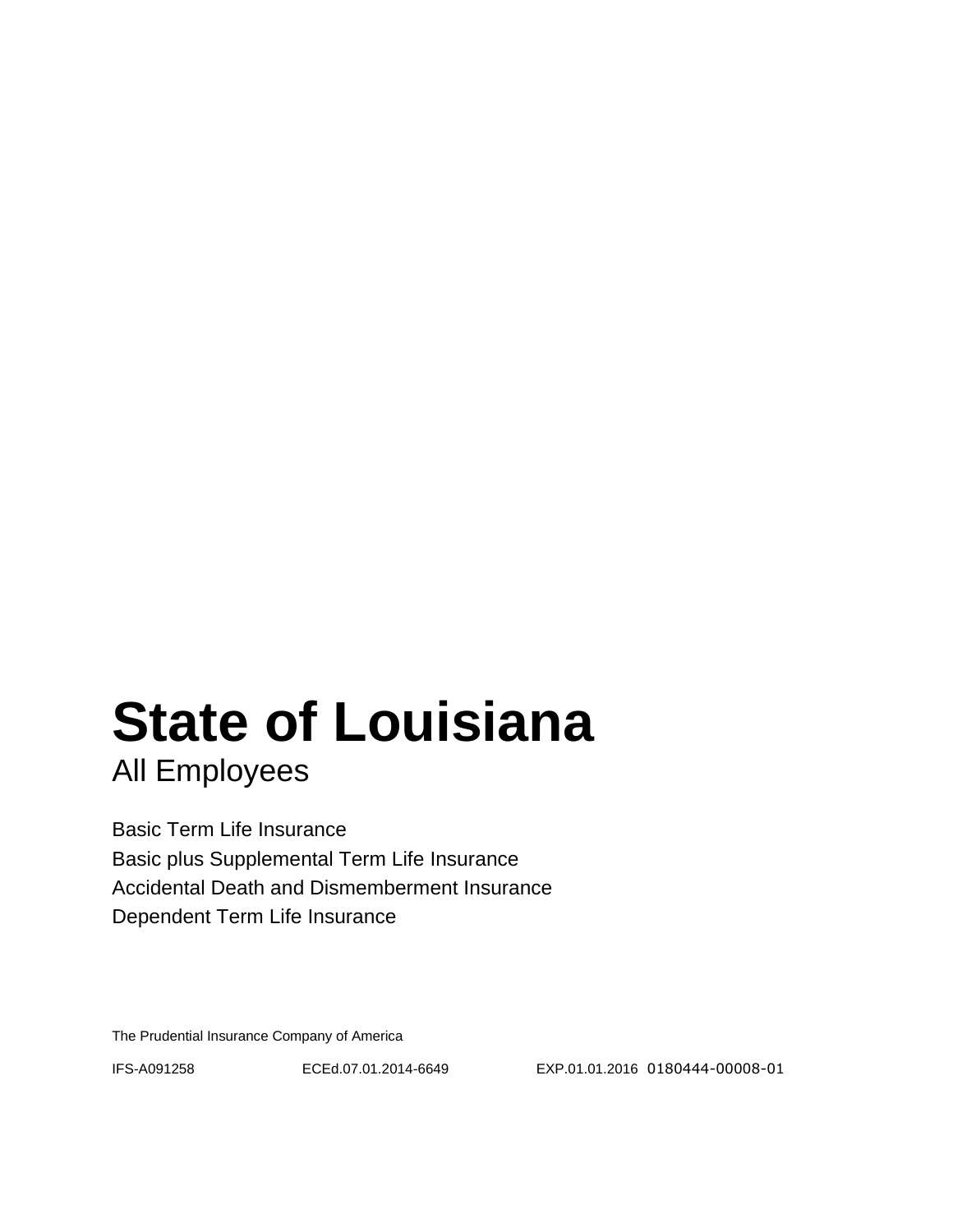## **Help Protect the Ones You Love**

Life is full of pleasant surprises and, at the same time, life holds many uncertainties. It's easier to plan for happy events you know will occur, such as buying a home, paying for a wedding, or saving for college tuition costs. It's more difficult to plan for the unexpected —a serious accident or death.

For these times, it's important that you have enough life insurance coverage for you and your family. Your current life insurance plans may not offer enough protection.

Together with your employer, The Prudential Insurance Company of America offers you the opportunity to purchase additional term life insurance, which can help further safeguard your earnings and cover your financial obligations in the event of your death.

#### **Our voluntary group term life plans offer:**

- Choice of Coverage**—**You have the opportunity to obtain additional life insurance protection and to choose the level of coverage that's right for you.
- $\checkmark$  Guaranteed Coverage—You can obtain coverage under most of our plans without providing any medical information when you enroll within a specified period.
- $\checkmark$  Economical Group Rates—Our plan is available to you at group rates, which are competitive with individual rates.
- $\checkmark$  Convenient Payroll Deduction—Your premium contributions are deducted from your paycheck, so there's no check writing or mail delays.
- $\checkmark$  Coverage Conversion—If your employment ends, your coverage may be converted to an individual life insurance policy issued by The Prudential Insurance Company of America.
- $\checkmark$  Peace of Mind—Having a plan for the unexpected can give both you and your family peace of mind.

*Please review the information in this kit so you can make an informed decision about participating in this program.*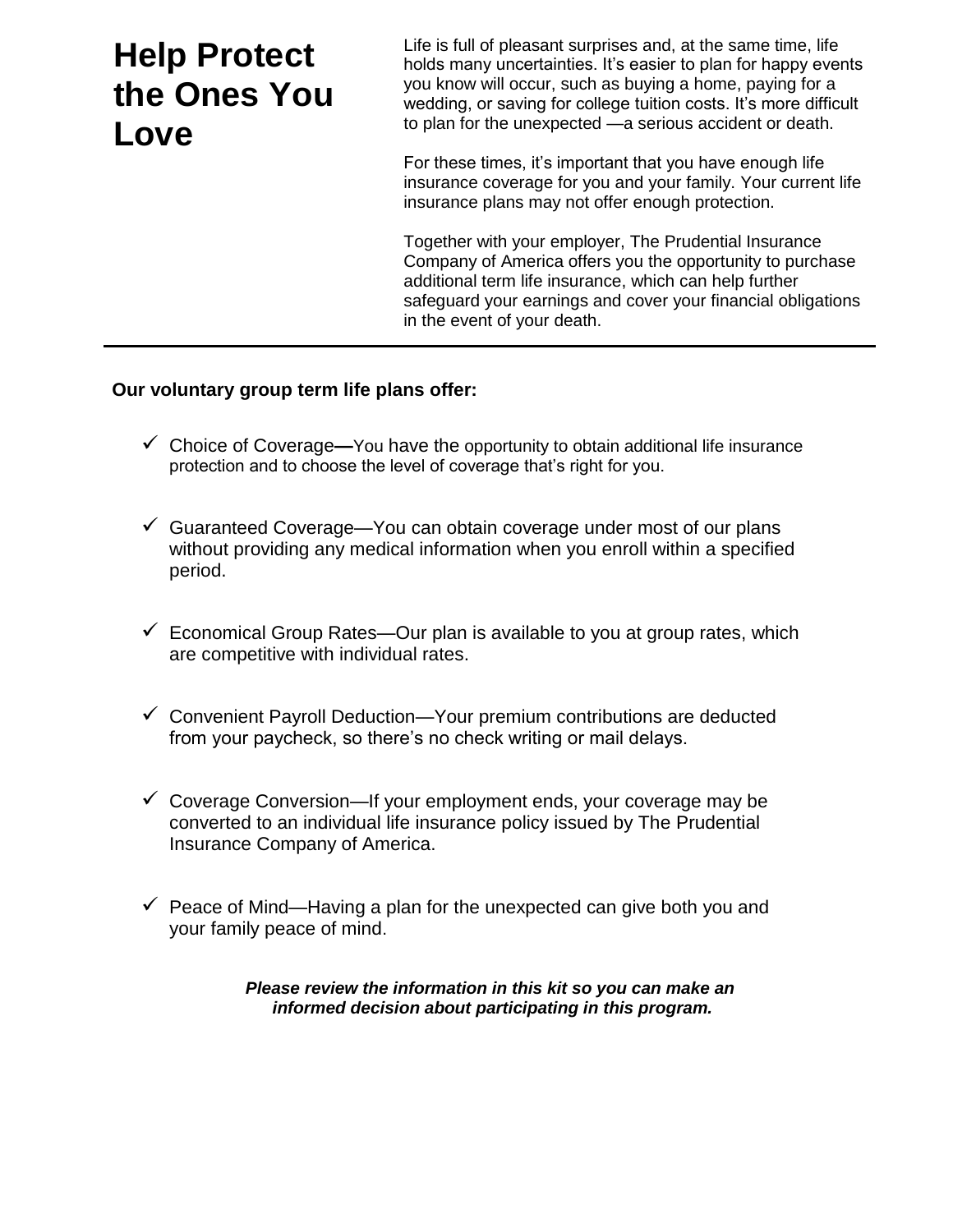#### **Active Employee & Retiree Coverage**

- **Basic Term Life**: All Employees: Coverage is available for \$5,000.
- **Basic plus Supplemental Term Life**: All Active Employees, Retirees after 1/1/1973 and Members of the Legislature of the State of Louisiana: Coverage is available for 1.5 times your covered annual earnings, up to a maximum of \$50,000.
- **Basic plus Supplemental Term Life**: All Members of Boards and Commissions: Coverage is available for \$20,000.
- *New Hires:*
	- All Active Employees and Members of the Legislature of the State of Louisiana: You may enroll in either \$5,000 or 1.5 times your covered annual earnings to a maximum of \$50,000 – no medical questions asked – when enrolling when first eligible in Basic or Basic plus Supplemental Term Life.
	- All Members of Boards and Commissions: You may enroll in either \$5,000 or \$20,000 no medical questions asked – when enrolling when first eligible in Basic or Basic plus Supplemental Term Life.
- *Current Participants:* Your current coverage amount will be continued. Evidence of insurability satisfactory to The Prudential Insurance Company of America is required for all increases in coverage amounts.(does not apply to salary increases)
- *Current Employees who were denied coverage in the past, Current Employees who waived coverage in the past or Late Entrants (did not enroll when first eligible):* Evidence of insurability satisfactory to The Prudential Insurance Company of America is required for all coverage amounts.
- If you are terminally ill, you can get a partial payment of your group life insurance benefit. You can use this payment as you see fit. The payment to your beneficiary will be reduced by the amount you receive with the Accelerated Benefit Option. Refer to the plan booklet for details.
- The amount of insurance reduces to 75% at age 65 and to 50% at age 70. Refer to the plan booklet for details.
- Coverage will end on your termination of employment or as specified in the plan booklet. You may convert your insurance to an individual life insurance policy issued by The Prudential Insurance Company of America or portability is provided for Basic and Supplemental Active Life.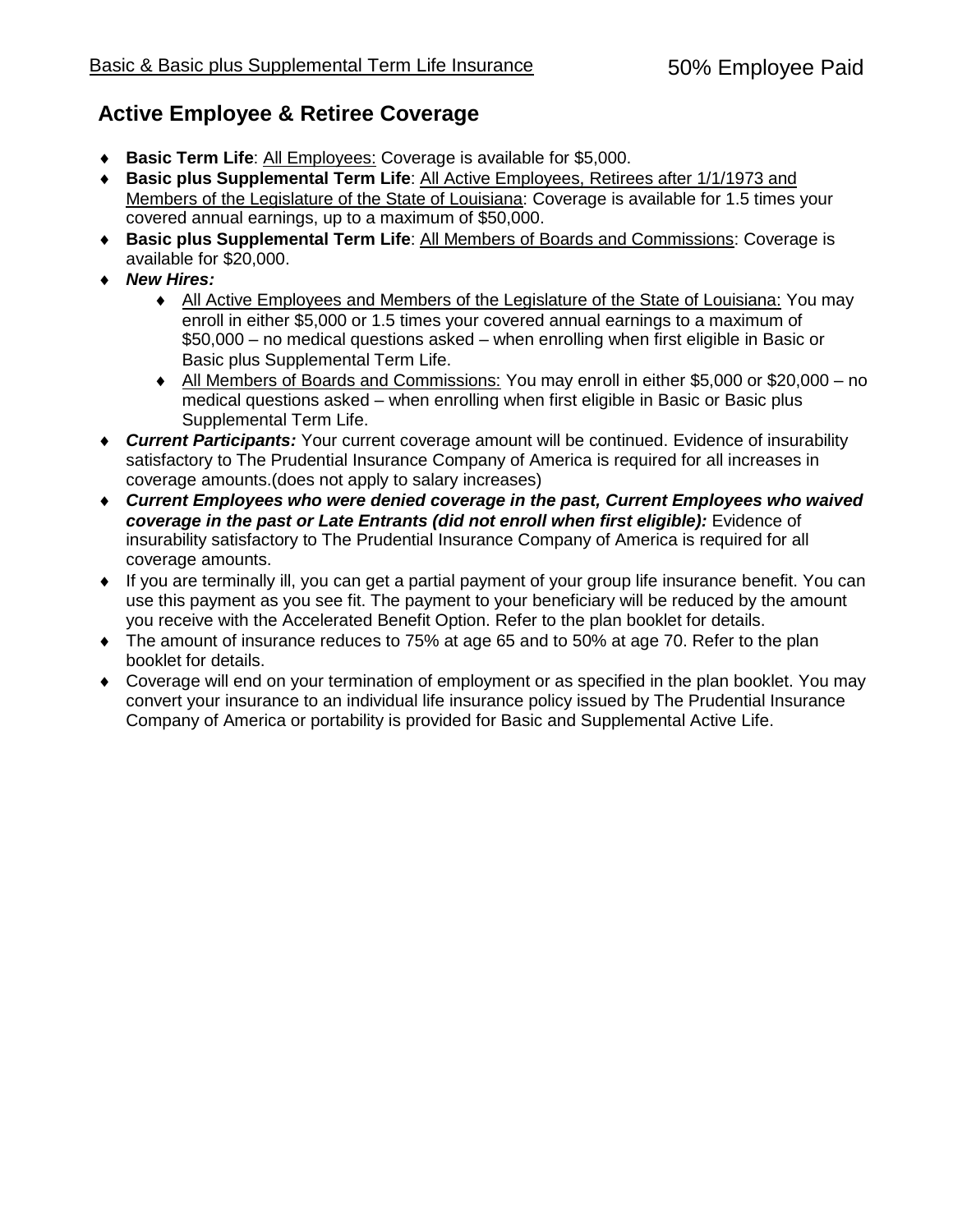#### Basic & Basic plus Supplemental Accidental Death & Dismemberment Insurance AD&D

#### 50% Employee Paid

- **Basic & Basic plus Supplemental AD&D:** you are automatically enrolled for a coverage amount equal to your Basic and Basic plus Supplemental Term Life coverage amount.
- ◆ Basic AD&D pays you and your beneficiary a benefit for the loss of life or other injuries resulting from a covered accident -- 100% for loss of life and a lesser percentage for other injuries. Injuries covered may include loss of sight or speech, paralysis, and dismemberment of hands or feet. Basic AD&D benefits are paid regardless of other coverages you may have.
- Benefits are paid at certain percentages of your coverage amount for specific accidental losses, as indicated in the chart below. Not more than 100% of your coverage amount is payable for all losses due to the same accident.

| Life                                    | 100% | Paraplegia                            | 75% |
|-----------------------------------------|------|---------------------------------------|-----|
| Sight in both eyes                      | 100% | Hemiplegia                            | 50% |
| Both hands or both feet                 | 100% | One hand or one foot                  | 50% |
| One hand & one foot                     | 100% | Sight in one eye                      | 50% |
| Sight in one eye & one hand or one foot | 100% | Speech                                | 50% |
| Speech & hearing in both ears           | 100% | Hearing in both ears                  | 50% |
| Quadriplegia                            | 100% | Thumb & index finger on the same hand | 25% |

Seat Belt Benefit**—**The plan pays an additional benefit of 10% of your coverage amount, up to a maximum of \$10,000.

Air Bag Benefit**—**The plan pays an additional benefit of 10% of your coverage amount, up to a maximum of \$10,000.

Additional Benefits - Loss Due to Exposure and Disappearance Benefit Loss Due to Coma Benefit Return of Remains Benefit

Felonious Assault Benefit Spouse Tuition Reimbursement Benefit Child(ren) Tuition Reimbursement Benefit Day Care Expense Benefit

 AD&D exclusions**—**A loss is not covered if it results from suicide or attempted suicide; intentionally self-inflicted injuries or an attempt at same; sickness; medical or surgical treatment of sickness; certain bacterial or viral infections (unless the infection was the result of an accidental injury or bacterial infection which results from the accidental ingestion of contaminated substances); act of war; certain full-time military duty; commission of, or attempt to commit a felony; legal intoxication or drug use; certain hazardous sports; certain travel or flight in a vehicle used for aerial navigation. This provision may vary by state. Refer to the plan booklet for details.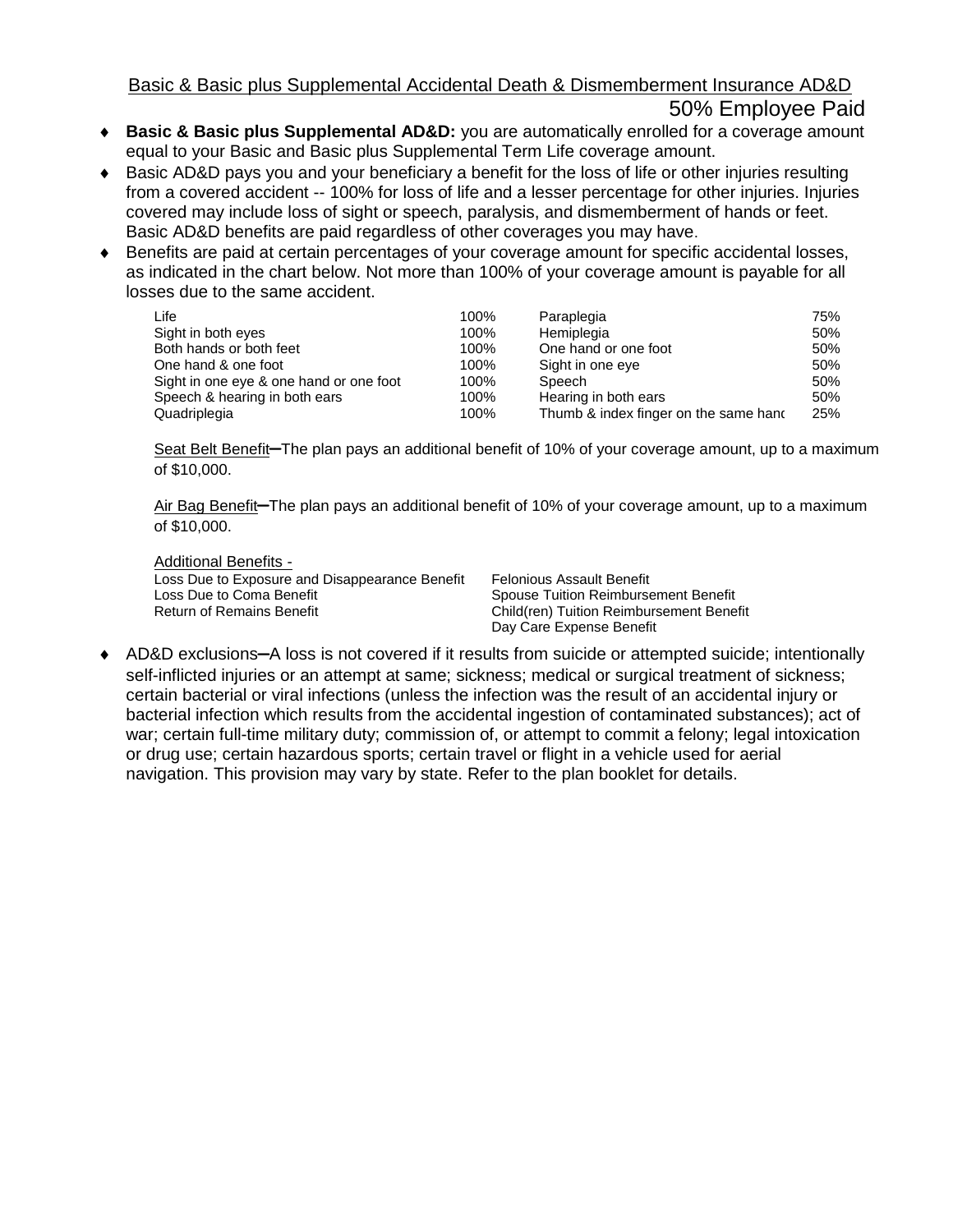#### Dependent Term Life Insurance 100% Employee Paid

- You must be enrolled in Basic or Supplemental Life to be eligible for Dependent Term Life coverage.
- Coverage is available for the following options:
	- **Basic Life**
		- Option 1: \$1,000 Spouse/ \$500 Child(ren), not to exceed 100% of your Employee Term Life.
		- Option 2: \$2,000 Spouse/ \$1,000 Child(ren), not to exceed 100% of your Employee Term Life.
	- **Basic plus Supplemental Life**
		- ◆ Option 1: \$2,000 Spouse/ \$1,000 Child(ren), not to exceed 100% of your Employee Term Life.
		- Option 2: \$4,000 Spouse/ \$2,000 Child(ren), not to exceed 100% of your Employee Term Life.

#### **Spouse Coverage**

- *New Hires:* You may select to enroll your spouse for the options listed above, without providing evidence of insurability satisfactory to The Prudential Insurance Company of America, if you enroll your spouse when first eligible in Dependent Term Life.
- *Current Spouse Participants:* Your spouse's current coverage amount will be continued. Evidence of insurability satisfactory to The Prudential Insurance Company of America is required for all increases in coverage amounts.
- *Current Employees whose Spouse was denied coverage in the past, Current Employees who waived Spouse coverage in the past or Late Entrants (did not enroll when first eligible):* Evidence of insurability satisfactory to The Prudential Insurance Company of America is required for all coverage amounts.
- Coverage will end on your termination of employment or as specified in the plan booklet. Insurance may be converted to an individual life insurance policy issued by The Prudential Insurance Company of America or continue your spouse's group insurance through a portability provision.

#### **Child(ren) Coverage**

- Dependent Term Life coverage has one premium rate that covers all eligible children.
- No evidence of insurability satisfactory to The Prudential Insurance Company of America is required.
- Coverage begins at live birth and continues to age 26, if unmarried. Incapacitated dependents are to be covered beyond the limiting age.
- Coverage will end on your termination of employment or as specified in the plan booklet. Insurance may be converted to an individual life insurance policy issued by The Prudential Insurance Company of America or continue your child(ren)'s group insurance through a portability provision.

For your coverage to become effective, you must be actively at work during the enrollment period and on the effective date of the plan. If you apply for an amount that requires satisfactory evidence of insurability to The Prudential Insurance Company of America, you must be actively at work on the date of approval for the amount requiring satisfactory evidence of insurability. Refer to the plan booklet for details.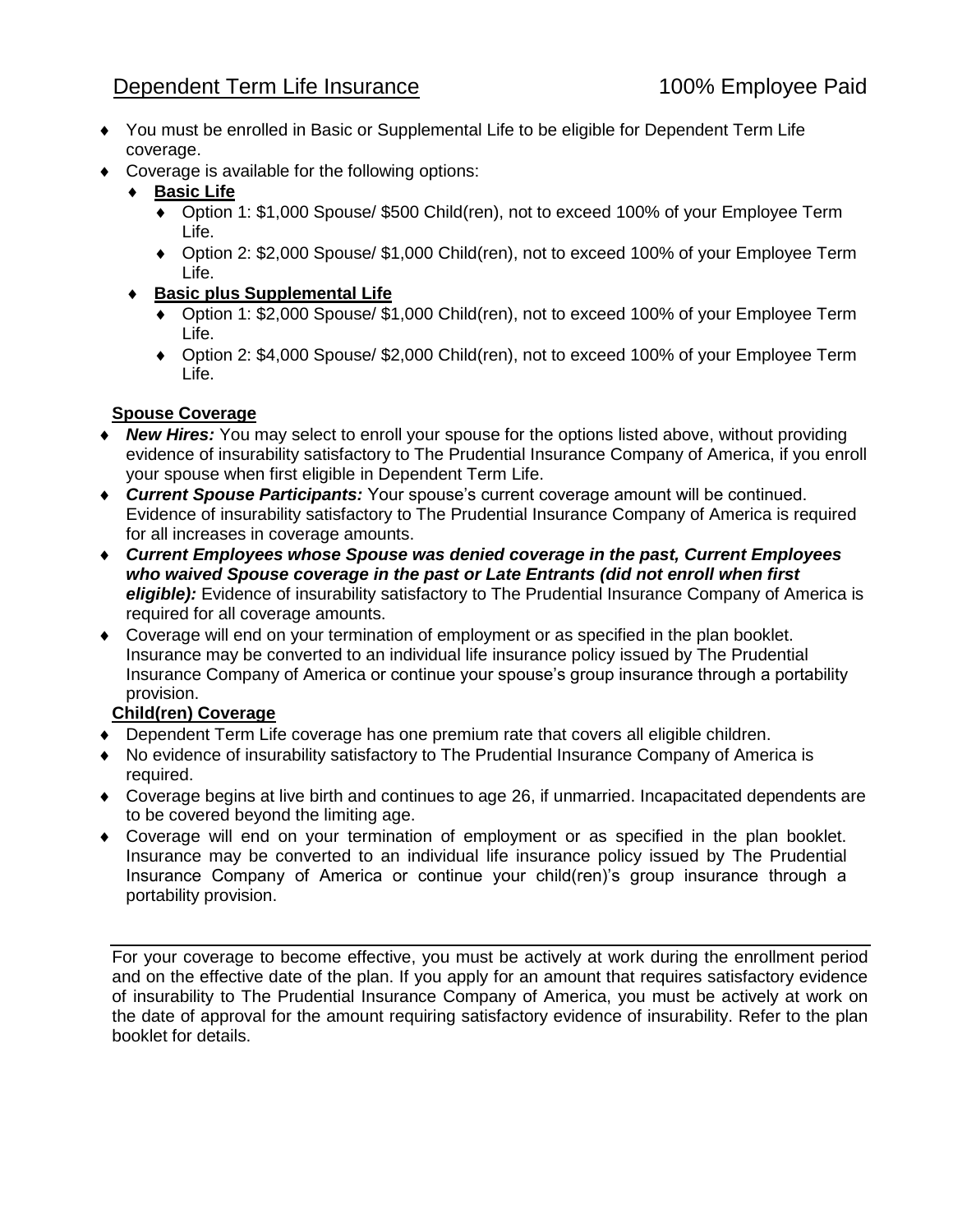## **R A T E S H E E T State of Louisiana**

#### **Issued by The Prudential Insurance Company of America Rates Effective: January 1, 2013**

#### **Basic Term Life & AD&D (Employee)\***

| <b>Coverage Amount</b>               | <b>Monthly Cost of Insurance</b> |
|--------------------------------------|----------------------------------|
| Active/Retired/Members of Boards and | \$ 0.54 per \$1,000 of coverage  |
| Commissions: \$5,000                 | (rates reflect employee portion) |

#### **Basic Plus Supplemental Term Life & AD&D (Employee)\***

**AD&D coverage will end on termination of employment or retirement at age 70.**

| <b>Coverage Amount</b>                                                                   | <b>Monthly Cost of Insurance</b>                                  |
|------------------------------------------------------------------------------------------|-------------------------------------------------------------------|
| Active/Retired: 1.5 times your covered<br>annual earnings up to a maximum of<br>\$50,000 | \$.54 per \$1,000 of coverage<br>(rates reflect employee portion) |
| <b>Members of Boards and Commissions:</b><br>\$20,000                                    |                                                                   |

#### **Dependent Basic Term Life\*\***

**Spouse and Child(ren) - (regardless of the number of children)**

| <b>Coverage Amount</b>                       | <b>Monthly Cost of Insurance</b><br>(rates reflect employee portion) |
|----------------------------------------------|----------------------------------------------------------------------|
| Option 1 - Spouse \$1,000 / Children \$500   | \$ 0.98                                                              |
| Option 2 – Spouse \$2,000 / Children \$1,000 | \$1.96                                                               |

#### **Dependent Basic Plus Supplemental Term Life\*\* Spouse & Child(ren) – (regardless of the number of children)**

| <b>Coverage Amount</b>                       | <b>Monthly Cost of Insurance</b><br>(rates reflect employee portion) |  |
|----------------------------------------------|----------------------------------------------------------------------|--|
| Option 1 – Spouse \$2,000 / Children \$1,000 | \$1.96                                                               |  |
| Option 2 - Spouse \$4,000 / Children \$2,000 | \$3.92                                                               |  |

#### *\*50% of the cost of coverage is employee paid.*

*\*\*The entire cost of coverage is employee paid.*

Cost of insurance for all coverages, which are deducted from your paycheck, may increase or decrease in the future based upon the claims experience of participants. All provisions that apply to these coverages are governed by the Certificate. Rates may be subject to change.

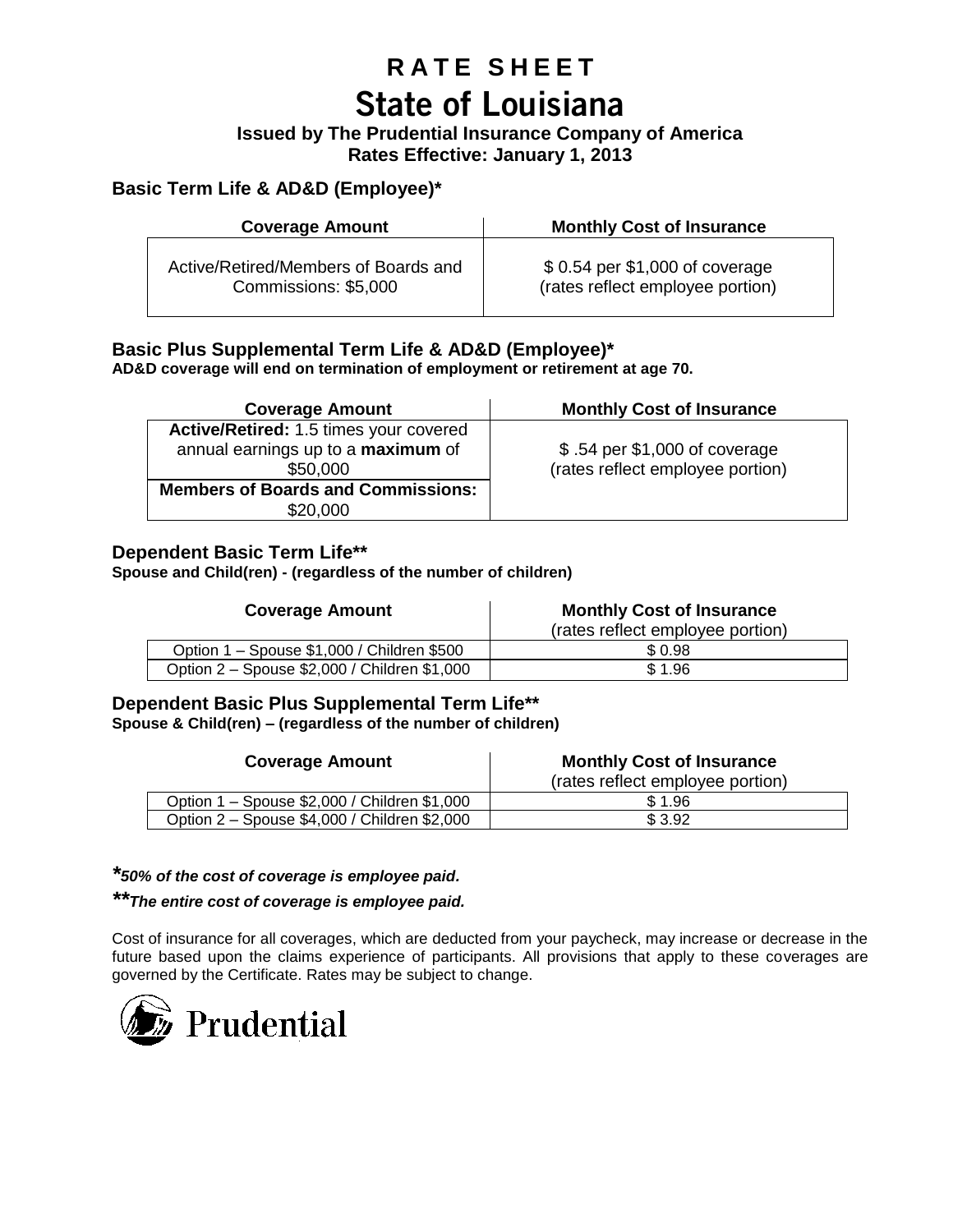## Enrollment Form – State of Louisiana Agency #\_\_\_\_\_\_\_\_\_\_\_\_\_ **Page 1 of 4**

### **The Prudential Insurance Company of America**

| 751 Broad Street, Newark, New Jersey 07102                                                                                                                                                                                                              |                       |                                        |       |                           |
|---------------------------------------------------------------------------------------------------------------------------------------------------------------------------------------------------------------------------------------------------------|-----------------------|----------------------------------------|-------|---------------------------|
| <b>General Information (Employee)</b><br>Effective Date of Coverage (for office use only)                                                                                                                                                               |                       |                                        |       |                           |
|                                                                                                                                                                                                                                                         |                       |                                        |       |                           |
| Last Name<br><b>First Name</b>                                                                                                                                                                                                                          | <b>Middle Initial</b> |                                        | Email | Phone                     |
| Address                                                                                                                                                                                                                                                 | City                  |                                        | State | Zip Code                  |
| Social Security No.                                                                                                                                                                                                                                     |                       | <b>Marital Status</b>                  |       | Date of Birth             |
|                                                                                                                                                                                                                                                         | $\Box$ Single         | □ Married                              |       | Month<br>Day<br>Year      |
|                                                                                                                                                                                                                                                         | $\Box$ Divorced       | $\Box$ Widowed                         |       |                           |
| Date Employed<br>Month<br>Year<br>Day                                                                                                                                                                                                                   | Your Annual Earnings  | Spouse Date of Birth<br>Month Day Year |       | (For Prudential Use Only) |
|                                                                                                                                                                                                                                                         | \$                    |                                        |       | <b>Control #33624</b>     |
| <b>Employee Term Life &amp; Accidental Death &amp; Dismemberment (AD&amp;D)</b>                                                                                                                                                                         |                       |                                        |       |                           |
| $\Box$ Basic Term Life<br>□Basic plus Supplemental Term Life                                                                                                                                                                                            |                       |                                        |       |                           |
| <b>Dependent Term Life</b>                                                                                                                                                                                                                              |                       |                                        |       |                           |
| You must be enrolled for Employee Term Life to elect coverage for your dependents. Spouse/Child coverage cannot<br>exceed 100% of your Employee Term Life coverage amount.                                                                              |                       |                                        |       |                           |
| <b>Spouse/Child: Basic Life</b><br>Spouse/Child: Basic plus Supplemental Life<br>□Option 1: Spouse \$2,000/Child \$1,000<br>□Option 1: Spouse \$1,000/Child \$500<br>□Option 2: Spouse \$2,000/Child \$1,000<br>□Option 2: Spouse \$4,000/Child \$2,000 |                       |                                        |       |                           |
|                                                                                                                                                                                                                                                         |                       |                                        |       |                           |
| □No coverage chosen<br>□No coverage chosen                                                                                                                                                                                                              |                       |                                        |       |                           |

Group Life, and Accidental Death and Dismemberment coverages are issued by The Prudential Insurance Company of America, a New Jersey company, 751 Broad Street, Newark, NJ 07102. Life Claims: 1-800-524-0542. Please refer to the Booklet-Certificate, which is made a part of the Group Contract, for all plan details, including any exclusions, limitations and restrictions which may apply. If there is a discrepancy between this document and the Booklet-Certificate/Group Contract issued by Prudential, the terms of the certificate will govern. Contract provisions may vary by state. California COA #1179, NAIC#68241. Contract Series: 83500. *Prudential, the Prudential logo and the Rock symbol are service marks of Prudential Financial, Inc. and its related entities, registered in many jurisdictions worldwide.*

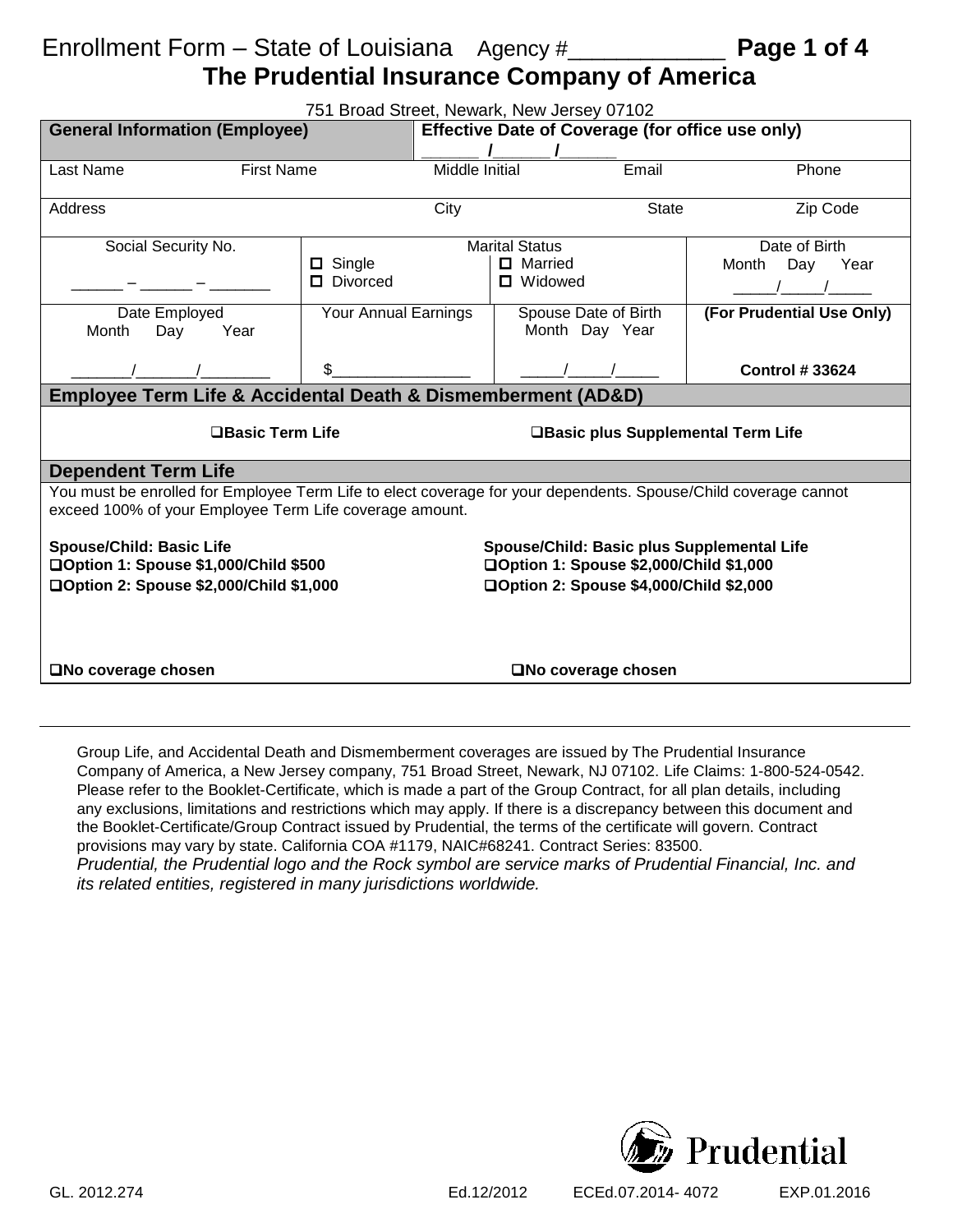### Enrollment Form – State of Louisiana Agency #\_\_\_\_\_\_\_\_\_\_\_\_\_ **Page 2 of 4**

| GI 2012 274 |  |
|-------------|--|

| Employee General Information |  |  |
|------------------------------|--|--|

#### **\_\_\_\_\_\_\_\_\_\_\_\_\_\_\_\_\_\_\_\_\_\_\_\_\_\_\_\_\_\_\_\_\_\_\_\_\_\_\_\_\_\_\_\_\_\_\_\_\_\_\_\_\_\_\_\_\_\_\_\_\_\_\_\_\_\_\_\_\_ \_\_\_\_\_ – \_\_\_\_\_ – \_\_\_\_\_**

Last Name The Social Security No. (1995) First Name The Social Security No. (1996) Social Security No.

#### **Acceptance or Waiver of Coverage**

□ I am enrolling for coverage and I authorize my employer to deduct from my earnings until further notice my contributions for insurance under a contract issued by The Prudential Insurance Company of America. I understand that if I desire to increase the amount of my insurance or add dependent coverage hereafter, I may be required to furnish evidence of insurability for myself and/or my dependents. To the best of my knowledge and belief, I declare the statement above is true and understand it is the basis for determining the monthly contribution for coverage. I also understand that for coverage to become effective, I must be actively at work during the enrollment period an on the effective date of the plan. If I apply for an amount that requires evidence of insurability satisfactory to The Prudential Insurance Company of America, I must be actively at work on the date of approval for the amount requiring satisfactory evidence of insurability. I do not wish to enroll for any of the above optional coverages. I certify that I have been given the opportunity by my

above named employer to enroll for coverage. I understand that if I desire to enroll hereafter, I may be required to furnish satisfactory evidence of insurability to The Prudential Insurance Company of America for myself and/or my dependents.

#### **FOR RESIDENTS OF ALL STATES EXCEPT ALABAMA, DISTRICT OF COLUMBIA, FLORIDA, KENTUCKY, MARYLAND, NEW JERSEY, NEW YORK, PENNSYLVANIA, RHODE ISLAND, UTAH, VERMONT, VIRGINIA AND**

**WASHINGTON; WARNING**: Any person who knowingly and with intent to injure, defraud, or deceive any insurance company or other person, or knowing that he is facilitating commission of a fraud, submits incomplete, false, fraudulent, deceptive or misleading facts or information when filing an insurance application or a statement of claim for payment of a loss or benefit commits a fraudulent insurance act, is/may be guilty of a crime and may be prosecuted and punished under state law. Penalties may include fines, civil damages and criminal penalties, including confinement in prison. In addition, an insurer may deny insurance benefits if false information materially related to a claim was provided by the applicant or if the applicant conceals, for the purpose of misleading, information concerning any fact material thereto.

**ALABAMA RESIDENTS –** Any person who knowingly presents a false or fraudulent claim for payment of a loss or benefit or who knowingly presents false information in an application for insurance is guilty of a crime and may be subject to restitution fines or confinement in prison, or any combination thereof.

**DISTRICT OF COLUMBIA and RHODE ISLAND RESIDENTS—**Any person who knowingly presents a false or fraudulent claim for payment of a loss or benefit or knowingly presents false information in an application for insurance is guilty of a crime and may be subject to fines and confinement in prison.

**KENTUCKY RESIDENTS—**Any person who knowingly and with intent to defraud any insurance company or other person files an application for insurance containing any materially false information or conceals, for the purpose of misleading, information concerning any fact material thereto commits a fraudulent insurance act, which is a crime.

**MARYLAND RESIDENTS -** Any person who knowingly or willfully presents a false or fraudulent claim for payment of a loss or benefit or who knowingly or willfully presents false information in an application for insurance is guilty of a crime and may be subject to fines and confinement in prison.

**NEW JÉRSEY RESIDENTS-Any person who includes any false or misleading information on an application for an** insurance policy is subject to criminal and civil penalties.

**PENNSYLVANIA AND UTAH RESIDENTS—**Any person who knowingly and with intent to defraud any insurance company or other person files an application for insurance or statement of claim containing any materially false information or conceals for the purpose of misleading, information concerning any material fact thereto commits a fraudulent insurance act, which is a crime and subjects such person to criminal and civil penalties.

**VERMONT RESIDENTS—**Any person who knowingly presents a false or fraudulent claim for payment of a loss or knowingly makes a false statement in an application for insurance may be guilty of a criminal offense under state law. **VIRGINIA RESIDENTS—**Any person who knowingly and with intent to injure, defraud, or deceive any insurance company or other person, or knowing that he is facilitating commission of a fraud, submits incomplete, false, fraudulent, deceptive or misleading facts or information when filing a statement of claim for payment of a loss or benefit may have violated state law, is guilty of a crime and may be prosecuted and punished under state law. Penalties may include fines, civil damages and criminal penalties, including confinement in prison. In addition, an insurer may deny insurance benefits if false information materially related to a claim was provided by the applicant or if the applicant conceals, for the purpose of misleading, information concerning any fact material thereto.

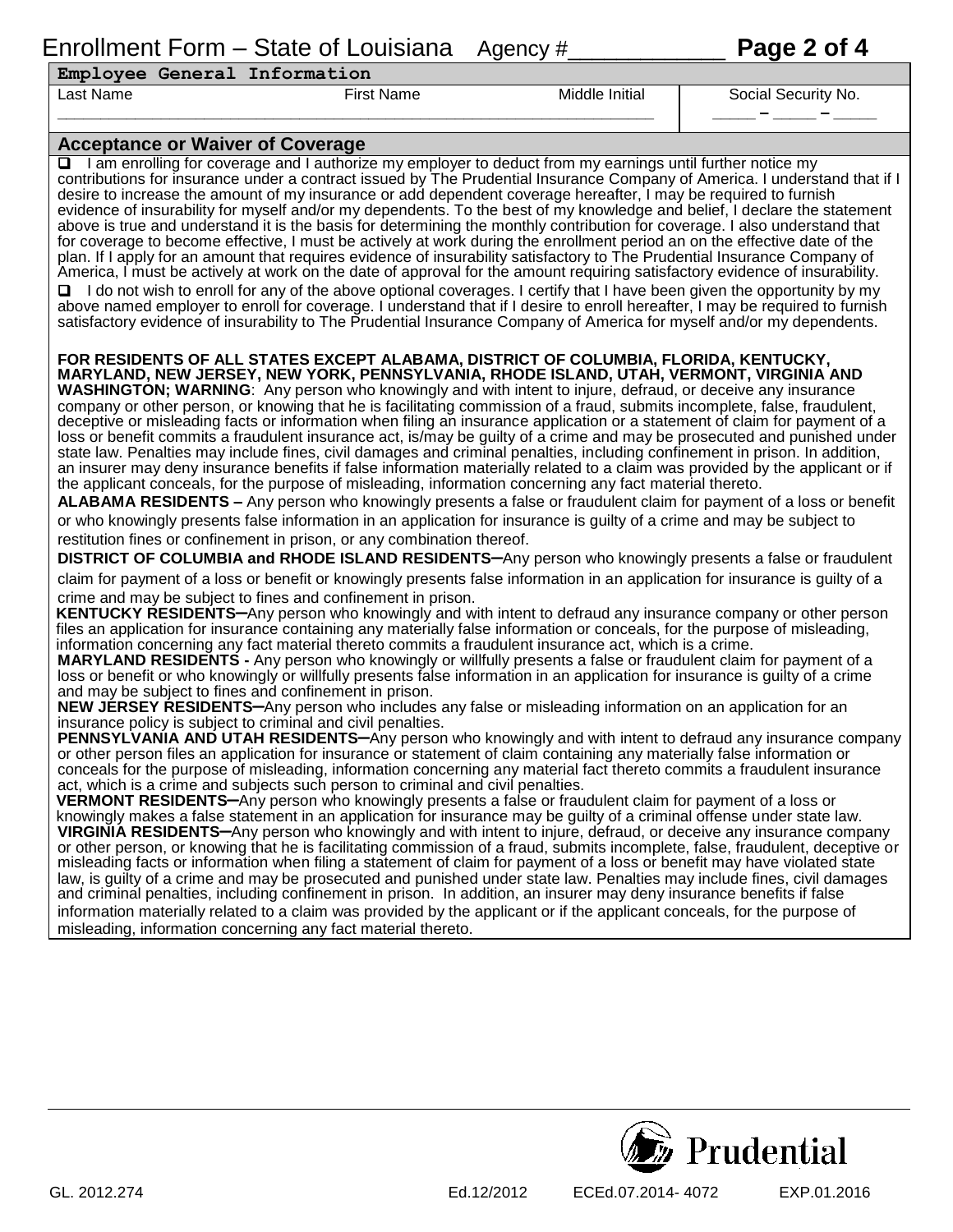| <b>Employee General Information</b>                                                                                                                                                                                                                                                                                                                                                                                                                                                                                                                                                                                                                                                                                                                                                                                                                                                                                                                                                                                                                                                                                                                                                                                                                                                                                                                                               |                                                                                                                                                                                                                                                                                                                     |                |                     |  |
|-----------------------------------------------------------------------------------------------------------------------------------------------------------------------------------------------------------------------------------------------------------------------------------------------------------------------------------------------------------------------------------------------------------------------------------------------------------------------------------------------------------------------------------------------------------------------------------------------------------------------------------------------------------------------------------------------------------------------------------------------------------------------------------------------------------------------------------------------------------------------------------------------------------------------------------------------------------------------------------------------------------------------------------------------------------------------------------------------------------------------------------------------------------------------------------------------------------------------------------------------------------------------------------------------------------------------------------------------------------------------------------|---------------------------------------------------------------------------------------------------------------------------------------------------------------------------------------------------------------------------------------------------------------------------------------------------------------------|----------------|---------------------|--|
| Last Name                                                                                                                                                                                                                                                                                                                                                                                                                                                                                                                                                                                                                                                                                                                                                                                                                                                                                                                                                                                                                                                                                                                                                                                                                                                                                                                                                                         | <b>First Name</b>                                                                                                                                                                                                                                                                                                   | Middle Initial | Social Security No. |  |
|                                                                                                                                                                                                                                                                                                                                                                                                                                                                                                                                                                                                                                                                                                                                                                                                                                                                                                                                                                                                                                                                                                                                                                                                                                                                                                                                                                                   |                                                                                                                                                                                                                                                                                                                     |                | _____               |  |
| <b>FLORIDA RESIDENTS-Any person who knowingly and with intent to injure, defraud, or deceive any insurer files a</b><br>statement of claim or an application containing false, incomplete, or misleading information is guilty of a felony of the third<br>degree.<br><b>NEW YORK RESIDENTS--</b> Any person who knowingly and with intent to defraud any insurance company or other person<br>files an application for insurance or statement of claim containing any materially false information, or conceals for the<br>purpose of misleading, information concerning any fact material thereto, commits a fraudulent insurance act, which is a<br>crime, and shall also be subject to a civil penalty not to exceed five thousand dollars and the stated value of the claim for<br>each such violation. This warning ONLY applies to accident and disability coverage.<br>WASHINGTON RESIDENTS-Any person who knowingly provides false, incomplete, or misleading information to an<br>insurance company for the purpose of defrauding the company commits a crime. Penalties include imprisonment, fines,<br>and denial of insurance benefits.<br>Receipt of accelerated death benefits may affect eligibility for public assistance programs and may be taxable. There is<br>no administrative fee to accelerate death benefits. The accelerated amount is not discounted. |                                                                                                                                                                                                                                                                                                                     |                |                     |  |
|                                                                                                                                                                                                                                                                                                                                                                                                                                                                                                                                                                                                                                                                                                                                                                                                                                                                                                                                                                                                                                                                                                                                                                                                                                                                                                                                                                                   |                                                                                                                                                                                                                                                                                                                     |                |                     |  |
|                                                                                                                                                                                                                                                                                                                                                                                                                                                                                                                                                                                                                                                                                                                                                                                                                                                                                                                                                                                                                                                                                                                                                                                                                                                                                                                                                                                   |                                                                                                                                                                                                                                                                                                                     |                |                     |  |
|                                                                                                                                                                                                                                                                                                                                                                                                                                                                                                                                                                                                                                                                                                                                                                                                                                                                                                                                                                                                                                                                                                                                                                                                                                                                                                                                                                                   | (Michigan and Minnesota Residents only-Dependent Consent for Coverage: If you wish to enroll your spouse and/or<br>dependent child(ren) 18 years of age or older for dependent life or accidental death and dismemberment insurance<br>coverage, your spouse and each child must acknowledge consent for coverage.) |                |                     |  |
|                                                                                                                                                                                                                                                                                                                                                                                                                                                                                                                                                                                                                                                                                                                                                                                                                                                                                                                                                                                                                                                                                                                                                                                                                                                                                                                                                                                   |                                                                                                                                                                                                                                                                                                                     |                |                     |  |
|                                                                                                                                                                                                                                                                                                                                                                                                                                                                                                                                                                                                                                                                                                                                                                                                                                                                                                                                                                                                                                                                                                                                                                                                                                                                                                                                                                                   |                                                                                                                                                                                                                                                                                                                     |                |                     |  |
|                                                                                                                                                                                                                                                                                                                                                                                                                                                                                                                                                                                                                                                                                                                                                                                                                                                                                                                                                                                                                                                                                                                                                                                                                                                                                                                                                                                   | You must also complete a separate beneficiary designation form.                                                                                                                                                                                                                                                     |                |                     |  |

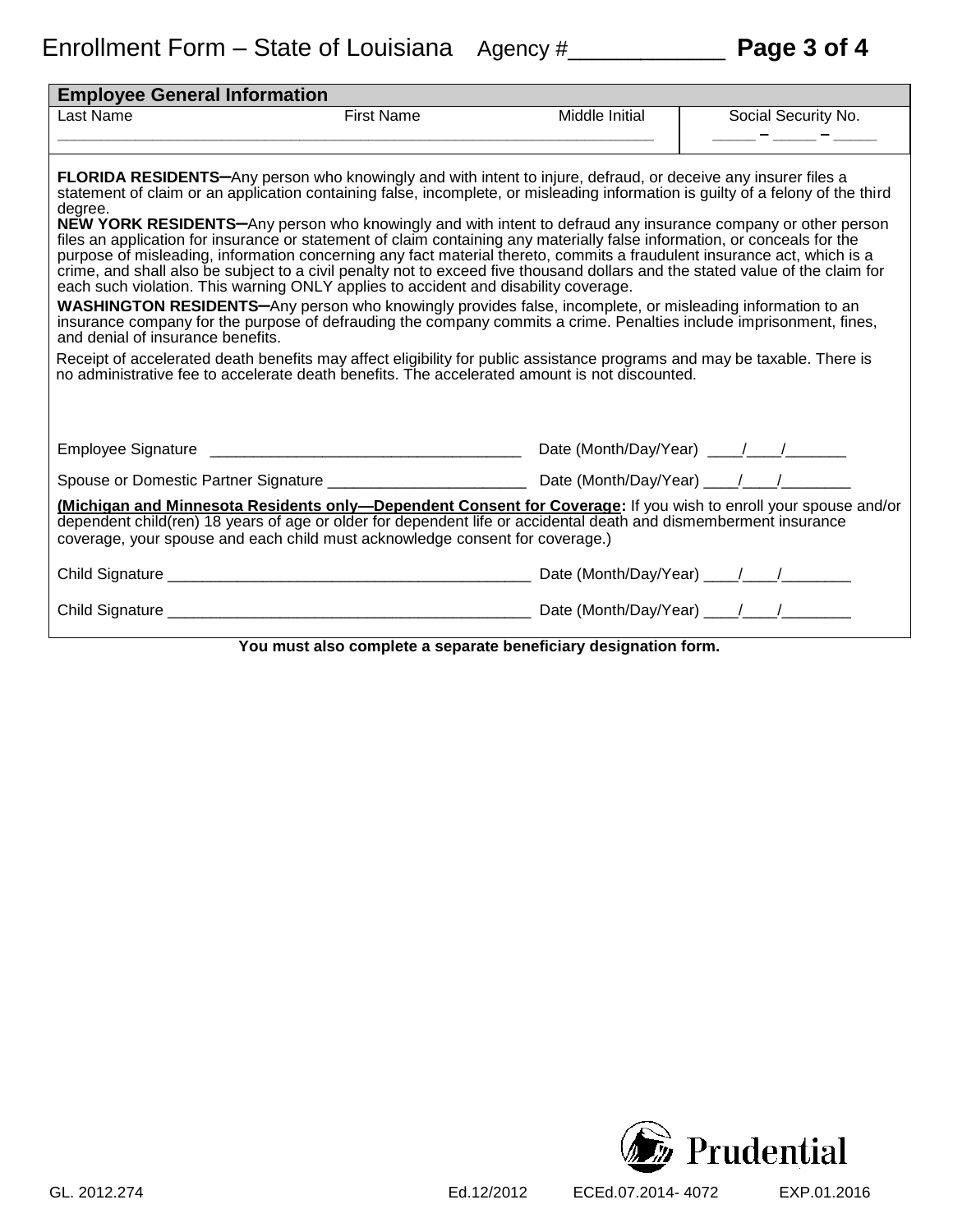#### **Beneficiary Designation – State of Louisiana** Agency #\_\_\_\_\_\_\_\_\_\_\_**Control # - 33624**

| <b>Employee General Information</b><br>Page 1 of 2                                                                                                                                                                                                                                                                                                                                                                                                                                                                                                                                                                                                                                                                                                                                                                                |                                                                                                                                                                                                                                                                              |                         |                         |  |  |
|-----------------------------------------------------------------------------------------------------------------------------------------------------------------------------------------------------------------------------------------------------------------------------------------------------------------------------------------------------------------------------------------------------------------------------------------------------------------------------------------------------------------------------------------------------------------------------------------------------------------------------------------------------------------------------------------------------------------------------------------------------------------------------------------------------------------------------------|------------------------------------------------------------------------------------------------------------------------------------------------------------------------------------------------------------------------------------------------------------------------------|-------------------------|-------------------------|--|--|
| Last Name                                                                                                                                                                                                                                                                                                                                                                                                                                                                                                                                                                                                                                                                                                                                                                                                                         | <b>First Name</b>                                                                                                                                                                                                                                                            | Middle Initial          | Social Security No.     |  |  |
|                                                                                                                                                                                                                                                                                                                                                                                                                                                                                                                                                                                                                                                                                                                                                                                                                                   |                                                                                                                                                                                                                                                                              |                         |                         |  |  |
|                                                                                                                                                                                                                                                                                                                                                                                                                                                                                                                                                                                                                                                                                                                                                                                                                                   |                                                                                                                                                                                                                                                                              |                         |                         |  |  |
| Employee/Applicant Beneficiary Designations (to be completed by employee/applicant or assignee, if assigned)<br>Please designate at least one primary beneficiary. Use a separate sheet if you want to name more than two primary beneficiaries. If designating a Trust,<br>Estate, or Corporation, please complete the corresponding fields. Do not name a beneficiary for Dependent Term Life Coverage; these benefits are paid<br>to you while living. If more than one primary beneficiary is designated, settlement will be made in equal shares to the designated beneficiaries (or<br>beneficiary) who are then still living, unless their shares are specified. If there is no named beneficiary, or no beneficiary survives the insured, settlement<br>will be made in accordance with the terms of your Group Contract. |                                                                                                                                                                                                                                                                              |                         |                         |  |  |
| Last Name                                                                                                                                                                                                                                                                                                                                                                                                                                                                                                                                                                                                                                                                                                                                                                                                                         | <b>Employee Term Life &amp; AD&amp;D— Primary beneficiaries:</b><br><b>First Name</b>                                                                                                                                                                                        | MI                      | <b>Telephone Number</b> |  |  |
|                                                                                                                                                                                                                                                                                                                                                                                                                                                                                                                                                                                                                                                                                                                                                                                                                                   |                                                                                                                                                                                                                                                                              |                         |                         |  |  |
| Social Security Number                                                                                                                                                                                                                                                                                                                                                                                                                                                                                                                                                                                                                                                                                                                                                                                                            | Date of Birth                                                                                                                                                                                                                                                                | Relationship            | Percentage              |  |  |
| <b>Street Address</b>                                                                                                                                                                                                                                                                                                                                                                                                                                                                                                                                                                                                                                                                                                                                                                                                             | City                                                                                                                                                                                                                                                                         | <b>State</b>            | Zip                     |  |  |
|                                                                                                                                                                                                                                                                                                                                                                                                                                                                                                                                                                                                                                                                                                                                                                                                                                   |                                                                                                                                                                                                                                                                              |                         |                         |  |  |
| Check one, if applicable:                                                                                                                                                                                                                                                                                                                                                                                                                                                                                                                                                                                                                                                                                                                                                                                                         | $\Box$ Estate<br>$\square$ Trust<br>$\Box$ Corporation                                                                                                                                                                                                                       | <b>Entity Name:</b>     |                         |  |  |
| Tax ID #/Tax Exempt #                                                                                                                                                                                                                                                                                                                                                                                                                                                                                                                                                                                                                                                                                                                                                                                                             | Creation/Incorporation/Formation Date                                                                                                                                                                                                                                        | Telephone Number        | Percentage              |  |  |
| <b>Street Address</b>                                                                                                                                                                                                                                                                                                                                                                                                                                                                                                                                                                                                                                                                                                                                                                                                             | City                                                                                                                                                                                                                                                                         | <b>State</b>            | Zip                     |  |  |
|                                                                                                                                                                                                                                                                                                                                                                                                                                                                                                                                                                                                                                                                                                                                                                                                                                   |                                                                                                                                                                                                                                                                              |                         |                         |  |  |
| Last Name                                                                                                                                                                                                                                                                                                                                                                                                                                                                                                                                                                                                                                                                                                                                                                                                                         | <b>First Name</b>                                                                                                                                                                                                                                                            | MI                      | <b>Telephone Number</b> |  |  |
| Social Security Number                                                                                                                                                                                                                                                                                                                                                                                                                                                                                                                                                                                                                                                                                                                                                                                                            | Date of Birth                                                                                                                                                                                                                                                                | Relationship            | Percentage              |  |  |
|                                                                                                                                                                                                                                                                                                                                                                                                                                                                                                                                                                                                                                                                                                                                                                                                                                   |                                                                                                                                                                                                                                                                              |                         |                         |  |  |
| <b>Street Address</b>                                                                                                                                                                                                                                                                                                                                                                                                                                                                                                                                                                                                                                                                                                                                                                                                             | City                                                                                                                                                                                                                                                                         | <b>State</b>            | Zip                     |  |  |
|                                                                                                                                                                                                                                                                                                                                                                                                                                                                                                                                                                                                                                                                                                                                                                                                                                   |                                                                                                                                                                                                                                                                              |                         |                         |  |  |
| Check one, if applicable:                                                                                                                                                                                                                                                                                                                                                                                                                                                                                                                                                                                                                                                                                                                                                                                                         | $\Box$ Trust<br>$\Box$ Estate<br>$\Box$ Corporation                                                                                                                                                                                                                          | <b>Entity Name:</b>     |                         |  |  |
| Tax ID #/Tax Exempt #                                                                                                                                                                                                                                                                                                                                                                                                                                                                                                                                                                                                                                                                                                                                                                                                             | Creation/Incorporation/Formation Date                                                                                                                                                                                                                                        | <b>Telephone Number</b> | Percentage              |  |  |
| <b>Street Address</b>                                                                                                                                                                                                                                                                                                                                                                                                                                                                                                                                                                                                                                                                                                                                                                                                             | City                                                                                                                                                                                                                                                                         | <b>State</b>            | Zip                     |  |  |
|                                                                                                                                                                                                                                                                                                                                                                                                                                                                                                                                                                                                                                                                                                                                                                                                                                   |                                                                                                                                                                                                                                                                              |                         |                         |  |  |
| a Trust, Estate, or Corporation, please complete the corresponding fields.                                                                                                                                                                                                                                                                                                                                                                                                                                                                                                                                                                                                                                                                                                                                                        | Employee Term Life & AD&D -Contingent Beneficiary Designation - Death benefits will be paid to the contingent<br>beneficiaries if the primary beneficiary(ies) is not alive. Use a separate sheet if you want to name more than two contingent beneficiaries. If designating |                         |                         |  |  |
| Last Name                                                                                                                                                                                                                                                                                                                                                                                                                                                                                                                                                                                                                                                                                                                                                                                                                         | <b>First Name</b>                                                                                                                                                                                                                                                            | MI                      | Telephone Number        |  |  |
|                                                                                                                                                                                                                                                                                                                                                                                                                                                                                                                                                                                                                                                                                                                                                                                                                                   |                                                                                                                                                                                                                                                                              |                         |                         |  |  |
| <b>Social Security Number</b>                                                                                                                                                                                                                                                                                                                                                                                                                                                                                                                                                                                                                                                                                                                                                                                                     | Date of Birth                                                                                                                                                                                                                                                                | Relationship            | Percentage              |  |  |
|                                                                                                                                                                                                                                                                                                                                                                                                                                                                                                                                                                                                                                                                                                                                                                                                                                   |                                                                                                                                                                                                                                                                              |                         |                         |  |  |
| <b>Street Address</b>                                                                                                                                                                                                                                                                                                                                                                                                                                                                                                                                                                                                                                                                                                                                                                                                             | City                                                                                                                                                                                                                                                                         | <b>State</b>            | Zip                     |  |  |
| Check one, if applicable:                                                                                                                                                                                                                                                                                                                                                                                                                                                                                                                                                                                                                                                                                                                                                                                                         | $\Box$ Trust<br><b>Estate</b><br>0.<br>$\Box$<br>Corporation                                                                                                                                                                                                                 | <b>Entity Name:</b>     |                         |  |  |
| Tax ID #/Tax Exempt #                                                                                                                                                                                                                                                                                                                                                                                                                                                                                                                                                                                                                                                                                                                                                                                                             | Creation/Incorporation/Formation Date                                                                                                                                                                                                                                        | <b>Telephone Number</b> | Percentage              |  |  |
|                                                                                                                                                                                                                                                                                                                                                                                                                                                                                                                                                                                                                                                                                                                                                                                                                                   |                                                                                                                                                                                                                                                                              |                         |                         |  |  |
| <b>Street Address</b>                                                                                                                                                                                                                                                                                                                                                                                                                                                                                                                                                                                                                                                                                                                                                                                                             | City                                                                                                                                                                                                                                                                         | <b>State</b>            | Zip                     |  |  |
| Last Name                                                                                                                                                                                                                                                                                                                                                                                                                                                                                                                                                                                                                                                                                                                                                                                                                         | <b>First Name</b>                                                                                                                                                                                                                                                            | MI                      | <b>Telephone Number</b> |  |  |
|                                                                                                                                                                                                                                                                                                                                                                                                                                                                                                                                                                                                                                                                                                                                                                                                                                   |                                                                                                                                                                                                                                                                              |                         |                         |  |  |
| Social Security Number                                                                                                                                                                                                                                                                                                                                                                                                                                                                                                                                                                                                                                                                                                                                                                                                            | Date of Birth                                                                                                                                                                                                                                                                | Relationship            | Percentage              |  |  |
|                                                                                                                                                                                                                                                                                                                                                                                                                                                                                                                                                                                                                                                                                                                                                                                                                                   |                                                                                                                                                                                                                                                                              |                         |                         |  |  |
| <b>Street Address</b>                                                                                                                                                                                                                                                                                                                                                                                                                                                                                                                                                                                                                                                                                                                                                                                                             | City                                                                                                                                                                                                                                                                         | <b>State</b>            | Zip                     |  |  |
| Check one, if applicable:                                                                                                                                                                                                                                                                                                                                                                                                                                                                                                                                                                                                                                                                                                                                                                                                         | $\Box$ Trust<br>$\Box$ Estate<br>$\Box$ Corporation                                                                                                                                                                                                                          | <b>Entity Name:</b>     |                         |  |  |
| Tax ID #/Tax Exempt #                                                                                                                                                                                                                                                                                                                                                                                                                                                                                                                                                                                                                                                                                                                                                                                                             | Creation/Incorporation/Formation Date                                                                                                                                                                                                                                        | <b>Telephone Number</b> | Percentage              |  |  |
|                                                                                                                                                                                                                                                                                                                                                                                                                                                                                                                                                                                                                                                                                                                                                                                                                                   |                                                                                                                                                                                                                                                                              |                         |                         |  |  |
| <b>Street Address</b>                                                                                                                                                                                                                                                                                                                                                                                                                                                                                                                                                                                                                                                                                                                                                                                                             | City                                                                                                                                                                                                                                                                         | <b>State</b>            | Zip                     |  |  |